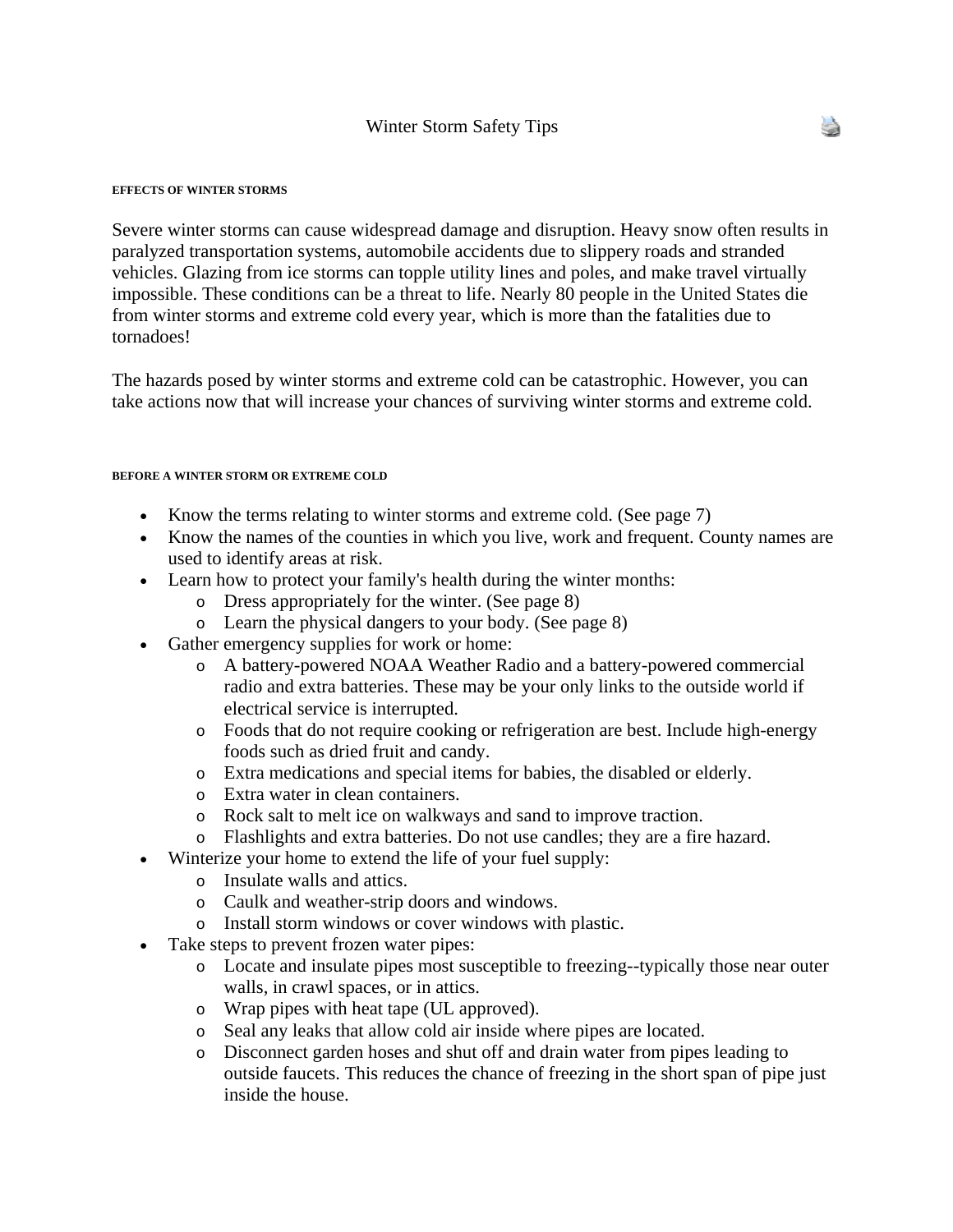- o Make sure you and your family know how to shut off the water, in case pipes burst.
- Prepare for possible isolation in your home:
	- o Make sure you have sufficient heating fuel. After a severe winter storm, regular fuel carriers may not reach you for days.
	- o Have emergency heating equipment (fireplaces, wood burning stoves or space heaters) and ample fuel so you can keep at least one room of your house warm enough to be livable. Always ensure proper ventilation.
	- o Keep fire extinguishers on hand and make sure your family knows how to use them.
- Prepare your vehicle for the winter:
- Winterize your vehicle following the suggested maintenance schedule included in the owner's manual, or have your vehicle serviced by a reputable dealer, garage, or mechanic.
- Check your wipers, tires, lights, and fluid levels (radiator, windshield washer, power steering, oil and brakes) regularly. Make sure the brakes and transmission are working properly. Lubricate door and trunk locks with lock lubricant to prevent them from freezing.

```
• Prepare a Winter Storm Survival Kit (See page 6) and carry it in your vehicle. 
DURING A WINTER STORM AND EXTREME COLD
```
Listen to the radio or television for weather reports and emergency information. Dress for the season.

# When At Home

- Stay indoors as much as possible.
- Conserve fuel if necessary by keeping your house cooler than normal. Temporarily "close off" heat to some rooms.
- Hang blankets over windows at night (let the sun shine in during the day). Stuff cracks around doors with rugs, newspapers, towels or other such material.
- When using alternative heat from a fireplace, wood stove, space heater, etc., use safeguards and ensure proper ventilation.
- Refuel kerosene heaters outside and keep them at least three feet away from flammable objects.
- If you have no heat, close off unneeded rooms and place towels or rags under the doors. Cover windows at night.
- Eat to supply heat, and drink non-alcoholic beverages to avoid dehydration.
- If your water pipes freeze:
	- o Shut off water at the main source. This can minimize the damage to your home.
	- o Call a plumber and contact your insurance agent.
	- o Never try to thaw a frozen pipe with an open flame or torch.
	- o Always be careful of the potential for electric shock in and around standing water.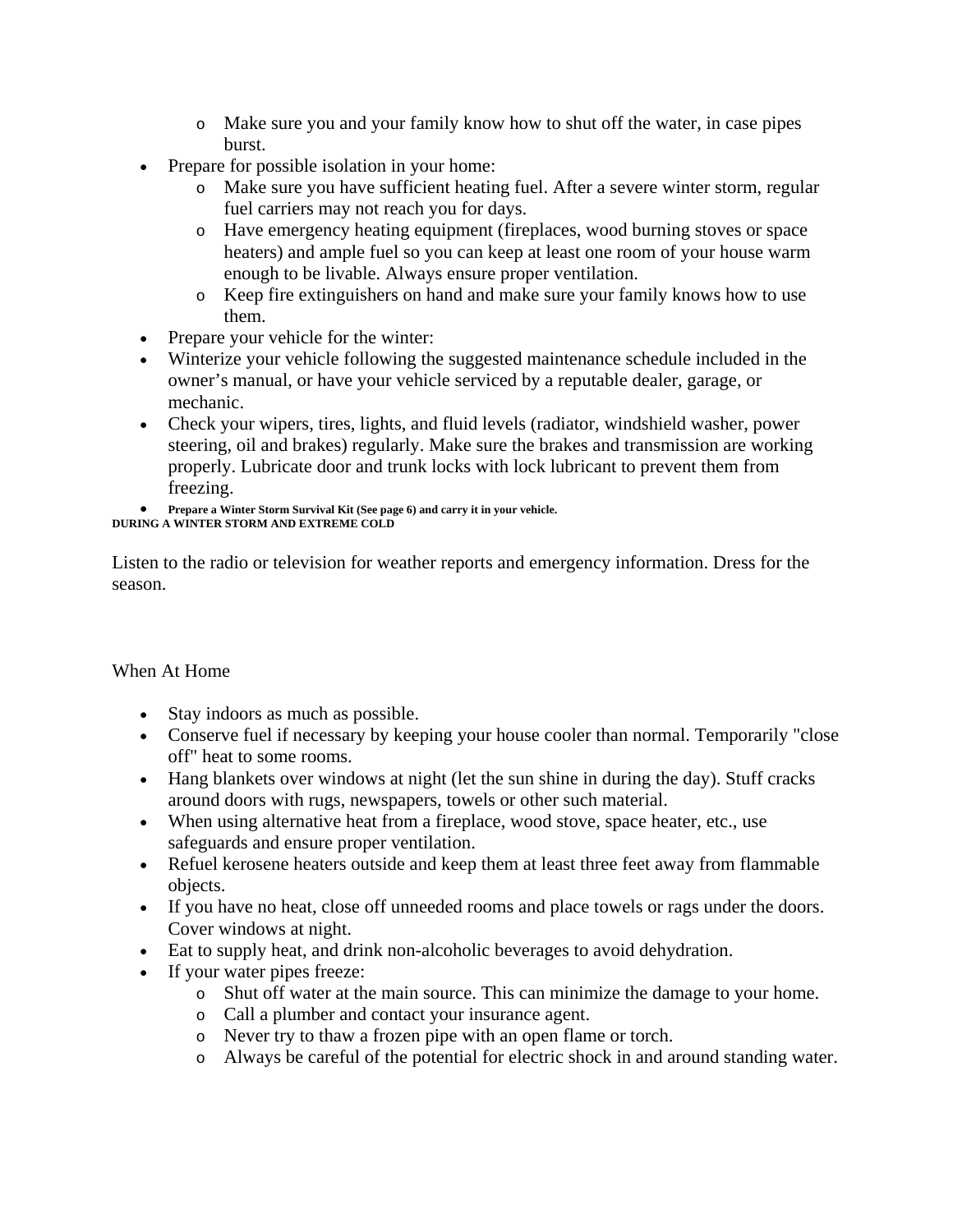## **Outside**

- Avoid overexertion, such as shoveling heavy snow, pushing a car or walking in deep snow. The strain from the cold and the hard labor could cause a heart attack at any age - a major cause of death in the winter. Sweating can lead to a chill and even hypothermia.
- Watch for signs of frostbite and hypothermia.
- If you become stranded:
	- o Seek shelter to stay dry.
	- o Cover all exposed parts of the body.
	- o If no shelter is nearby, prepare a lean-to, windbreak or snow cave for protection from the wind. Build a fire for heat and to attract attention.
	- o Do not eat snow as it will lower your body temperature. Melt it first.

## On The Farm

- Move animals to sheltered areas.
- Haul extra feed to nearby feeding areas.
- Have a water supply available. Most animal deaths in winter storms occur from dehydration.

# When Traveling

If you decide a trip cannot be delayed, consider using public transportation. If you decide to drive your vehicle:

- Before You Leave
	- o Plan your travel and check the latest weather conditions along your travel route. Listen to weather forecasts on TV, local radio stations or NOAA Weather Radio. Call 1-800-452-IDOT to get current road conditions for Illinois' interstate and freeway systems. Information is updated every two hours during a storm. Winter driving is often the most difficult due to rain, fog, snow or sleet. o Check your wipers, tires, lights and fluid levels (radiator, windshield washer, power steering, oil and brakes). Lubricate door and trunk locks with lock lubricant to prevent them from freezing.
	- o Travel during daylight hours on main roads (avoid back-road shortcuts) and don't travel alone.
	- o Carry a Winter Storm Survival Kit in your vehicle.
	- o Provide your itinerary to a friend, relative or co-worker. Include information on where you are going, the routes you will travel and when you expect to arrive. When you reach your destination, make a call to report that you have arrived.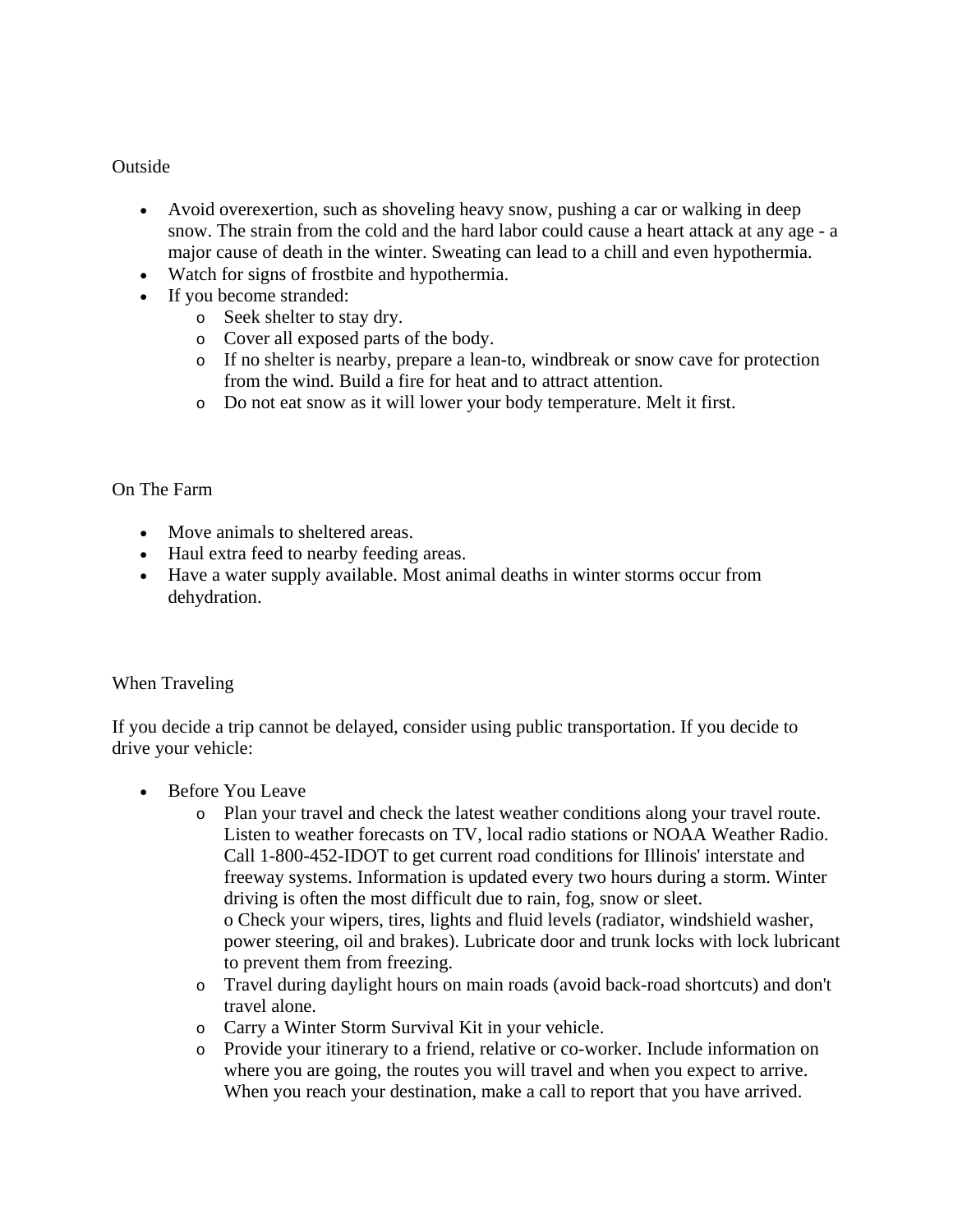- o Start your trip with a full tank of gas.
- On The Road -- Buckle your seat belts!
	- o Be prepared to turn back and seek shelter if conditions become threatening.
	- o Keep your windows clear of snow and ice. Do not start until your windshield is defrosted.
	- o Drive slower and increase your following distance. Your speed should be adjusted for the conditions and match the flow of traffic.
	- o Roadway conditions may vary depending on the sun, shade, or roadway surface. Watch for slick spots especially under bridges, on overpasses and in shaded spots. Be prepared to react to deteriorating conditions.
	- o If the pavement is snow or ice covered, start slowly and brake gently. Begin braking early when you come to an intersection. If you start to slide, ease off the gas pedal or brakes. Steer into the direction of the skid until you feel you have regained traction then straighten your vehicle.
	- o When a snowplow is coming toward you, allow plenty of room for the truck to pass. When the center line is being cleared and salted, the plow tip may be on or over the line.
	- o When you approach a snowplow from behind, pass with care and only when you can see the road ahead of the truck. You should not try to pass in blowing snow; there may be a vehicle in that cloud of snow. Allow more distance between you and the plow which may be spreading salt.
	- o While traveling, refuel often ---- keeping your gas tank near full to prevent ice in the tank and fuel lines which could leave you stranded. These frequent stops should relieve tense muscles.
- If Stranded
	- o Pull as far off the road as possible, set your hazard lights to "flashing," and hang, or tie a colored cloth (preferably red) to your antenna, window or door. After snow stops falling, raise the hood to indicate trouble.
	- o If you have a cellular phone, call for help.
	- o Stay in your vehicle where rescuers are most likely to find you. Do not set out on foot unless you can see a building close by where you know you can take shelter. Be careful. Distances are distorted by blowing snow. A building may seem close but be too far to walk to in deep snow. Visibility can diminish quickly in winddriven snow. This, added to the cold, can leave you disoriented .
	- o Make sure the exhaust pipe is not blocked by snow, then run the engine and heater about ten minutes each hour to keep warm. Turn on the dome light at night when running the engine. When the engine is running, open a window slightly for ventilation. The fresh air will protect you from carbon monoxide poisoning. Periodically clear away snow from the exhaust pipe.
	- o Use items in your Winter Storm Survival Kit.
	- o Exercise to keep blood circulating and to maintain body heat by vigorously moving arms, legs, fingers, and toes. In extreme cold or if you don't have a Winter Storm Survival Kit, use road maps, seat covers and floor mats for insulation. Huddle with passengers and use your coats as blankets.
	- o Take turns sleeping. One person should be awake at all times to look out for rescue crews.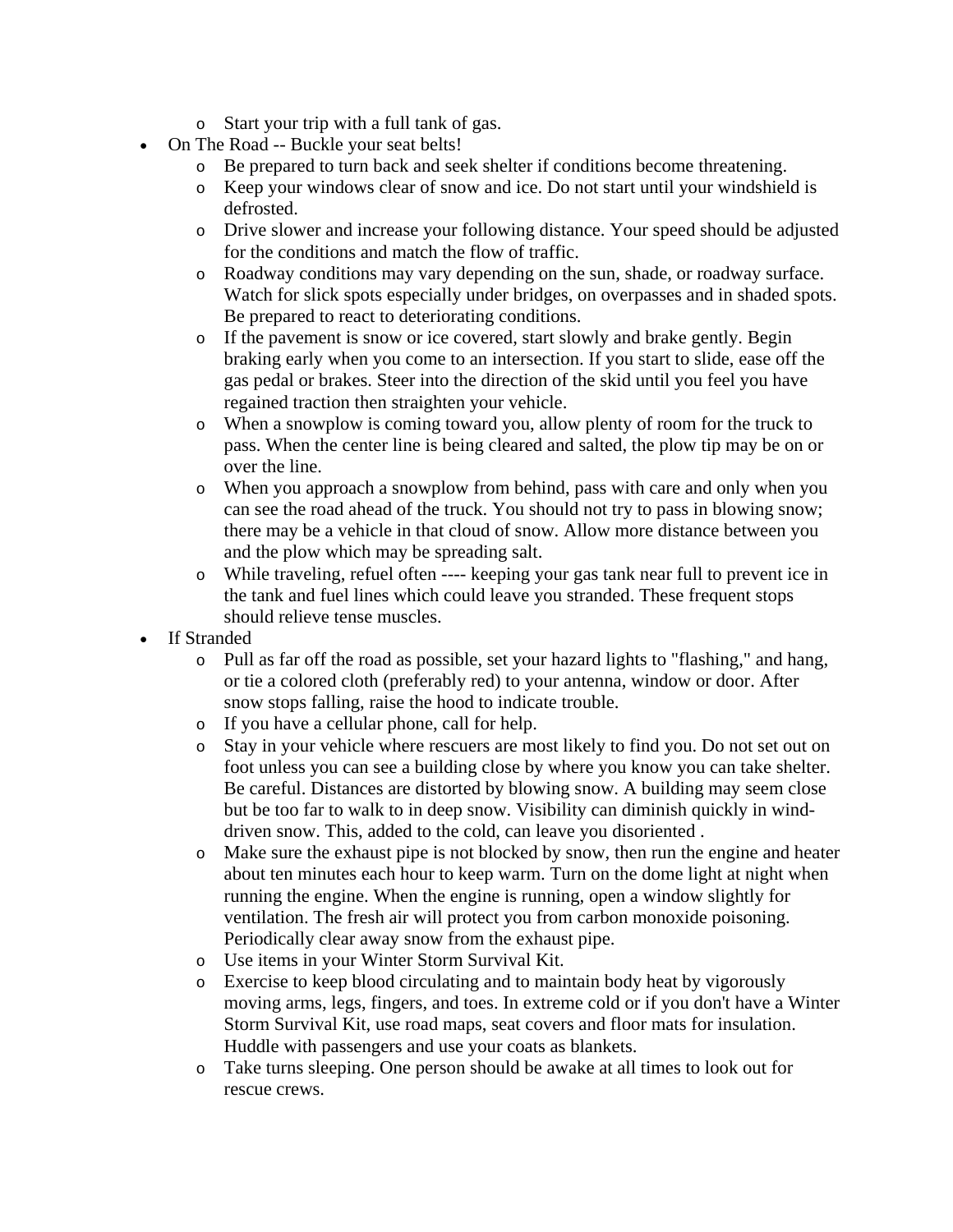- o Be careful not to use up battery power. Balance electrical energy needs -- the use of lights, heat and radio -- with supply.
- o If stranded in a remote rural area or wilderness area, spread a large cloth over the snow to attract attention of rescue personnel who may be surveying the area by airplane. Once the blizzard passes, you may need to leave the vehicle and proceed on foot

#### **WINTER STORM SURVIVAL KIT FOR TRAVELERS**

- Cell phone and charger
- Blankets/sleeping bags
- Flashlight with extra batteries
- First-aid kit
- Knife
- Shovel
- Tool kit
- Tow rope
- Booster cables
- Water container
- Boots
- Hat and gloves
- Compass and road maps
- Windshield scraper and brush
- Extra clothing to keep dry
- Sack of sand (or cat litter)
- A large empty can and plastic cover with tissues and paper towels for sanitary purposes
- A smaller can and water-proof matches to melt snow for drinking water
- High calorie, non-perishable food

## **WINTER WEATHER TERMS**

The National Weather Service uses the terms below to convey the weather threat to the public. It is important that everyone understands these terms and knows what protective actions need to be taken.

**Winter Storm Watch** -- Indicates severe winter weather such as heavy snow or ice is possible within the next day or two. Prepare now!

Winter Storm Warning -- Indicates severe winter weather conditions are occurring, imminent, or highly likely. Stay indoors!

**Heavy Snow Warning** -- Snowfall of six inches or more in north and central Illinois, four inches or more in southern Illinois.

**Ice Storm Warning** -- Heavy accumulations of ice will create extremely dangerous travel and damage trees and power lines.

**Blizzard Warning** -- Snow and strong winds will combine to produce blinding snow, near zero visibility, deep drifts, and life threatening wind chill.

**Wind Chill Warning** -- Life threatening wind chills of 25 below zero or colder.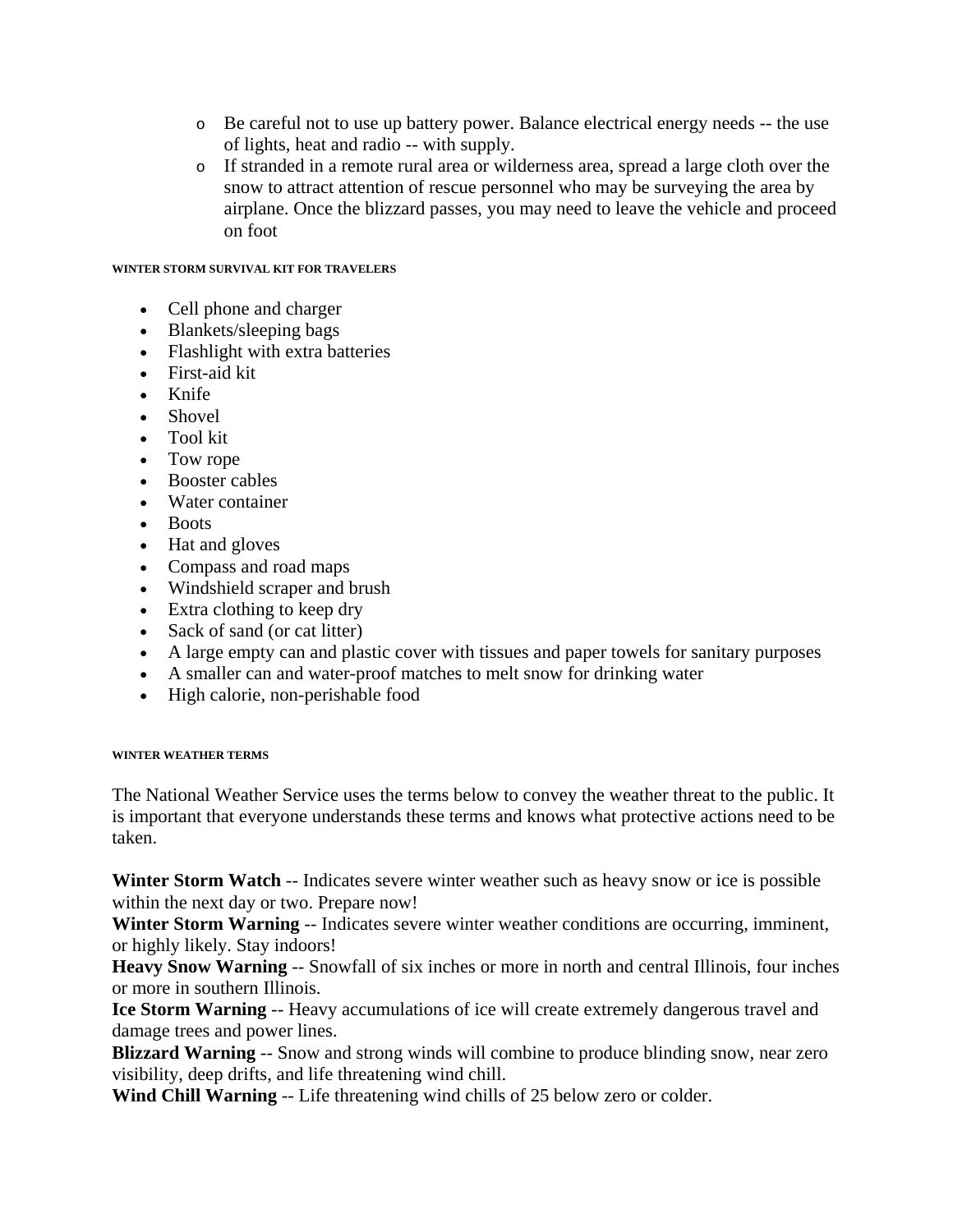**Snow Advisory** -- Snowfall of three to five inches in northern and central Illinois, two to four inches in southern Illinois.

**Winter Weather Advisory** -- Indicates winter weather conditions will cause significant inconveniences and may be hazardous, especially to motorists. Use caution!

**Wind Chill Advisory** -- Dangerous wind chills of 15 to 24 below zero.

**Freezing Rain Advisory** -- Light accumulations of ice will cause hazardous travel.

**Blowing/Drifting Snow Advisory** -- Poor visibility and hazardous driving conditions. **Freezing Fog Advisory** -- Very light ice accumulation on roadways, bridge decks and overpasses, predominately from fog, causing hazardous travel.

**Wind Chill** - - A calculation of how cold it feels outside when the effects of temperature and wind speed are combined.

**Freezing Rain** -- Rain that freezes upon impact with the ground, creating a coating of ice on roads and walkways.

**Sleet** -- Pellets of ice, created by frozen raindrops. Sleet bounces when hitting a surface and does not stick to objects. An accumulation of sleet can make roads slick and hazardous.

### **RECOMMENDED WINTER ATTIRE**

- Wear loose fitting, lightweight, warm clothing in several layers (the trapped air between the layers insulates). Layers can be removed to avoid perspiration and subsequent chill.
- Wear outer garments that are tightly woven, water repellent, and hooded.
- Wear a hat (half of body heat is lost through the top of the head).
- Wear mittens that are snug at the wrist. Mittens offer better protection. Gloves allow your fingers to cool much faster than mittens do.
- Cover the mouth and nose with scarves to help protect lungs from cold air.
- Attempt to keep your feet as dry as possible. Wear wool socks.

## **FROSTBITE AND HYPOTHERMIA**

**Frostbite** is a severe reaction to cold exposure of the skin that can permanently damage fingers, toes, the nose, and ear lobes. Symptoms are numbness and a white or pale appearance to the skin. When symptoms are apparent, seek medical help immediately. If medical help is not immediately available, slowly warm the affected areas.

**Hypothermia**, or low body temperature, is a condition brought on when the body temperature drops to less than 95 degrees F. Symptoms include slow or slurred speech, incoherence, memory loss, disorientation, uncontrollable shivering, drowsiness, repeated stumbling, and apparent exhaustion. If these symptoms are detected, take the person's temperature. If below 95 degrees F, immediately seek medical attention. If medical help is not available, begin warming the person slowly. Always warm the body core first. Get the person into dry clothing, and wrap them in a warm blanket covering the head and neck. Do not give the victim alcohol, drugs, coffee, or any hot beverage. Warm broth is better. Do not warm extremities (arms and legs) first. This drives the cold blood toward the heart and can lead to heart failure.

#### **WIND CHILL**